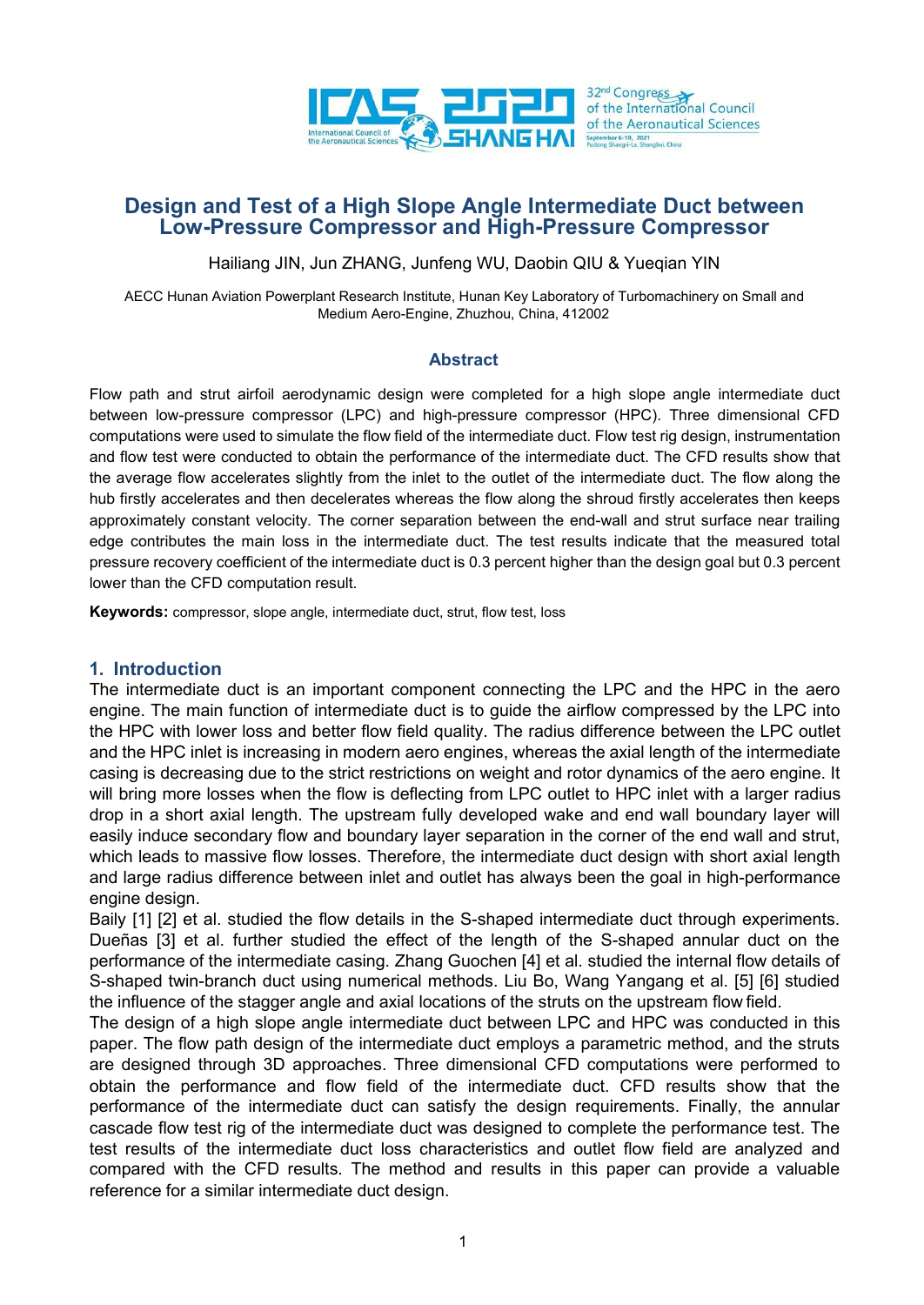### **2. Design Requirements**

The main parameters of the intermediate duct studied in this paper are shown in Table 1. The intermediate duct is located between the LPC and HPC. The axial length of the intermediate duct is 118mm, the inlet Mach number is 0.4, and the mean-line slope angle from inlet to outlet is 24°.

| Table 1 - Main parameters of the intermediate duct   |               |
|------------------------------------------------------|---------------|
| <b>Parameters</b>                                    | <b>Values</b> |
| Inlet flow angle $(°)$                               |               |
| Inlet Mach number                                    | 0.4           |
| Total pressure recovery<br>coefficient (design goal) | 0.985         |

### **3. Design and Analysis of the Intermediate Duct**

The flow path design of intermediate duct is conducted by using numerical optimization method based on parametric curves and CFD computations. The contour lines of hub and shroud are determined by a 5<sup>th</sup>-order Bezier curve. Parameterization of the intermediate duct and strut geometry is shown in Fig. 1. The mean-line of this duct features a s-shape, and the flow passage area increases at first and then decreases alone the stream-wise direction. It is necessary to take into account the velocity distribution along hub and tip end-walls when designing their contour lines. The velocity along a streamline should be made as uniform as possible, the velocity difference between hub and tip sections at the outlet of the intermediate duct should also be reduced as much as possible, to eliminate the inlet distortion of HPC.



Figure 1 – Parametric representation of the intermediate duct and strut geometry. The ANSYS CFX software was used to perform the three-dimensional steady-state viscous computation of the intermediate duct. The k-e turbulence model was selected, and the total temperature (288.15K) and total pressure (101325Pa) were specified at the inlet, and an average static pressure was imposed at the outlet. Figure 2 shows the shape of the intermediate duct and strut.



Figure 2 – The intermediate duct and strut.

Figure 3 shows the meridional streamlines of the intermediate duct at the design point. From the figure, it can be seen that the flow in the intermediate section is good, and there is no obvious secondary flow and separation. Figure 4 shows the meridional static pressure field in the intermediate section at the design point. It can be seen from the figure that the tip of the intermediate section has a favorable pressure gradient, which is beneficial to mitigate the flow separation, while the hub static pressure distribution is relatively smooth, which can reduce the diffusion loss due to the adverse pressure gradient.

Figure 5 shows the static pressure profiles from inlet to outlet at the hub, mid-span and tip sections of the intermediate duct at near-design point. It can be seen that the static pressure firstly decreases and then increase at the hub section which indicate the flow first acceleration and then deceleration. So the hub curve of the intermediate duct should be carefully adjusted to avoid the flow separation at hub section. The static pressure distribution of tip section is relatively uniform. The total pressure and outlet entropy contours of the intermediate duct at near design point are shown in Fig. 6 and Fig.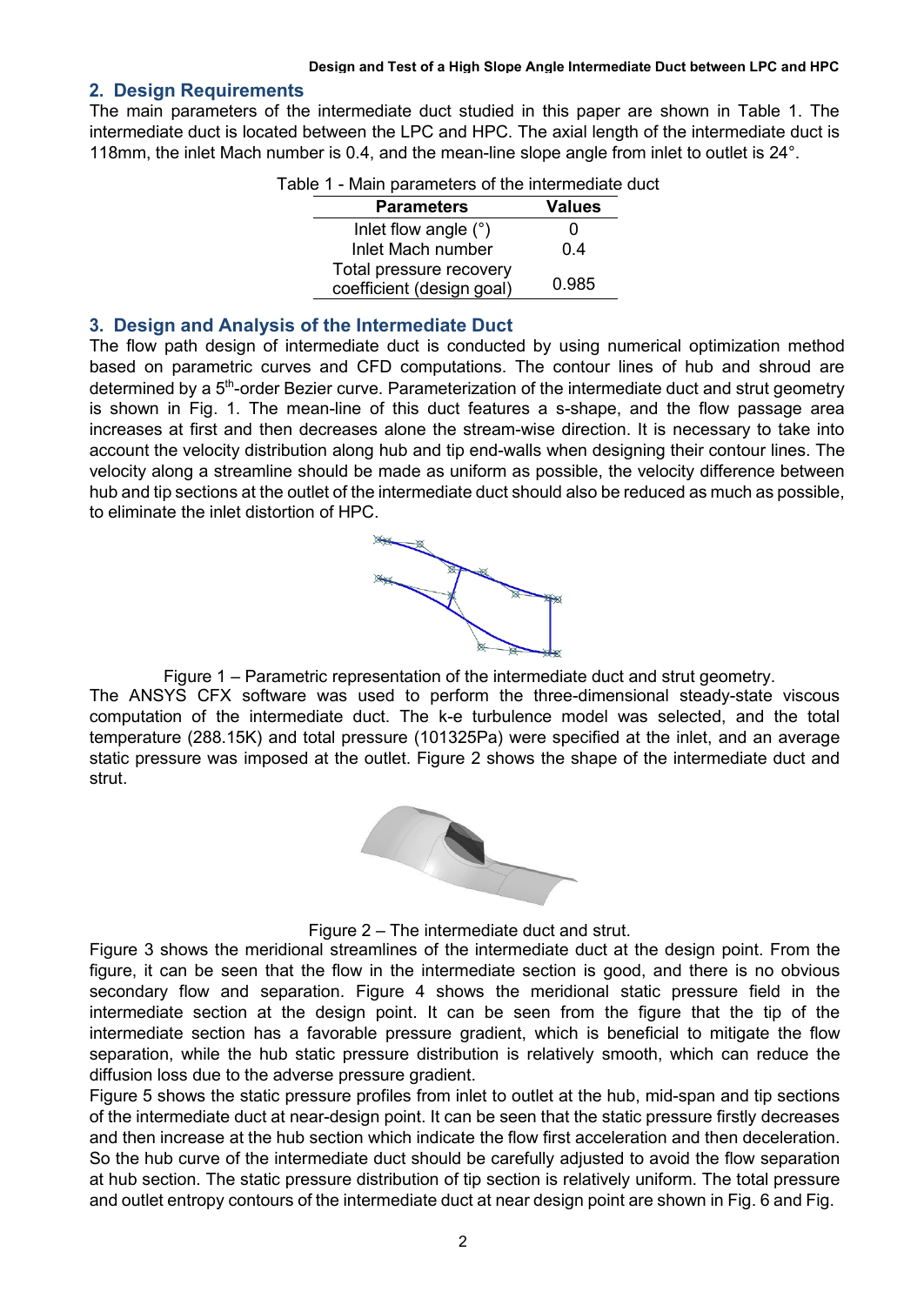7 respectively. The loss of the hub corner formed by the struts and the annular walls are relatively high, which is one of the main loss sources of the intermediate duct.











Figure 5 –Static pressure distributions at the hub, mid-span and tip sections at near design point.



Figure 6 – Total pressure contours on surfaces along the streamwise direction.



Figure 7 – Static entropy contours at the outlet of the intermediate duct.

# **4. Test Rig Design and Test**

Figure 8 displays the general arrangement of the annular cascade test rig, which indicates it is a suction-type rig with a downstream blower. The rig is consisted of the bell mouth, intake cone, intermediate duct body, struts, outer measurement casing, inner measurement casing and exhaust cone. and Fig.9 shows the installation of rig body and instrumentation pipes.

As shown in Fig. 8, the aerodynamic measurement planes are arranged at the inlet and outlet of the intermediate duct, where the axial position of the 1-1 section is located upstream of the front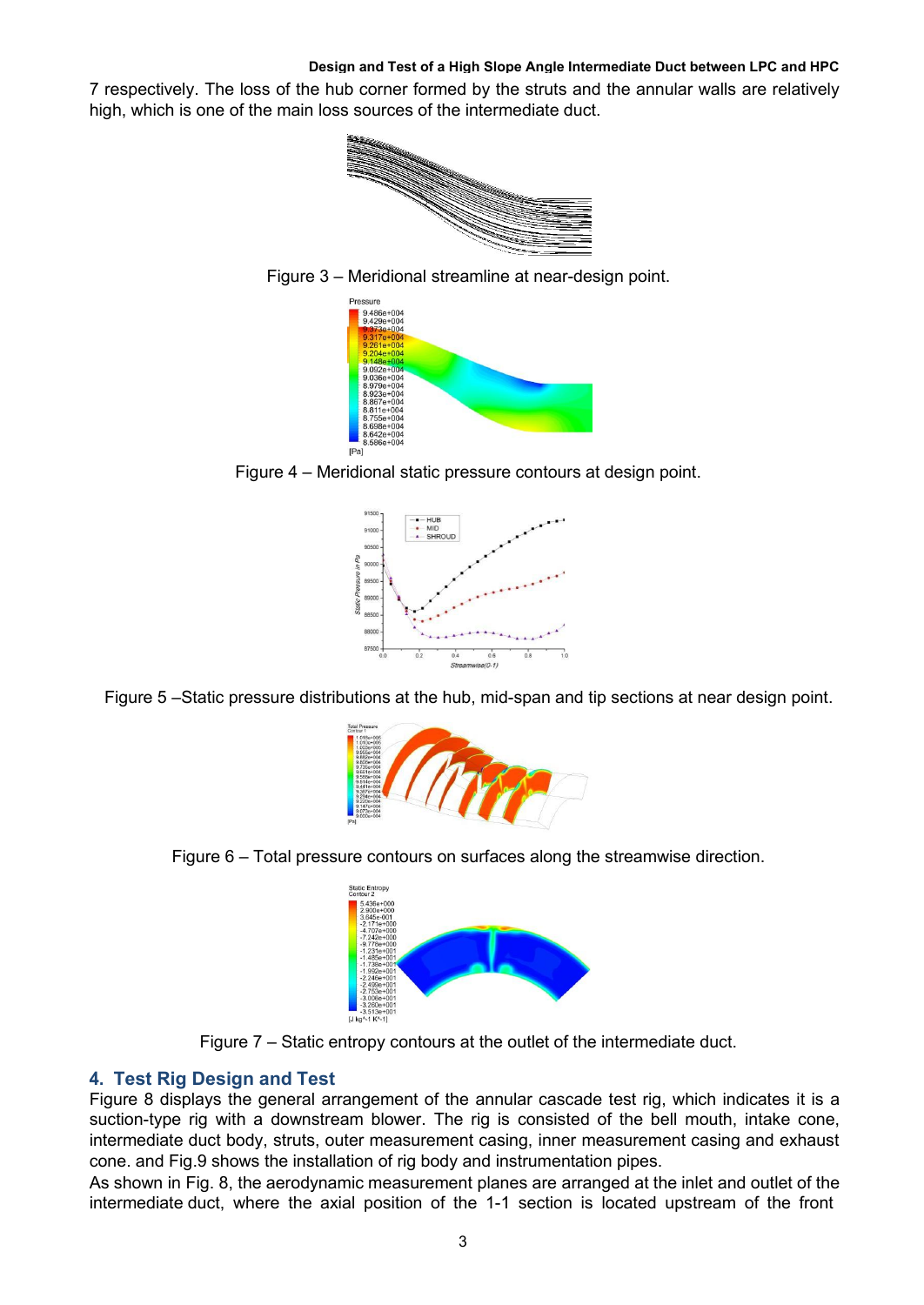installation edge of the intermediate duct parts, and the circumferential measurement points are arranged as shown in Fig. 10, respectively. There are 4 static pressure taps, 3 five-point total pressure rakes and 3 five-point total temperature rakes at the inlet measurement plane, all of which are distributed uniformly in the circumferential direction. And the radial positions of pressure and temperature sensors are specially selected they split the flow passage into several parts with the same area.

The axial position of the 2-2 plane is located downstream of the rear mounting edge of the intermediate duct. The circumferential measuring plan is arranged as shown in Fig. 11. They are 12 static pressure taps and 3 five-point total pressure rakes, distributed uniformly in the circumferential direction. And the radial locations of pressure sensors are selected in the same manner as the inlet measurement plane. Moreover, the probes can traverse circumferentially, and therefore a detailed total pressure field can be acquired.



Figure 8 – General arrangement of the annular cascade test rig.



Figure 9 – Installation of the test rig and instrumentation pipes.



Figure 10 – Instrumentation arrangement for the inlet measurement plane.



Figure 11 – Instrumentation arrangement for the outlet measurement plane.

The cascade test is conducted at HAPRI's wind tunnel. By adjusting the power of blower, the desired inlet mass flow rate can be achieved. Several operating points are selected to cover the design point and to get a line which represents the performance characteristic.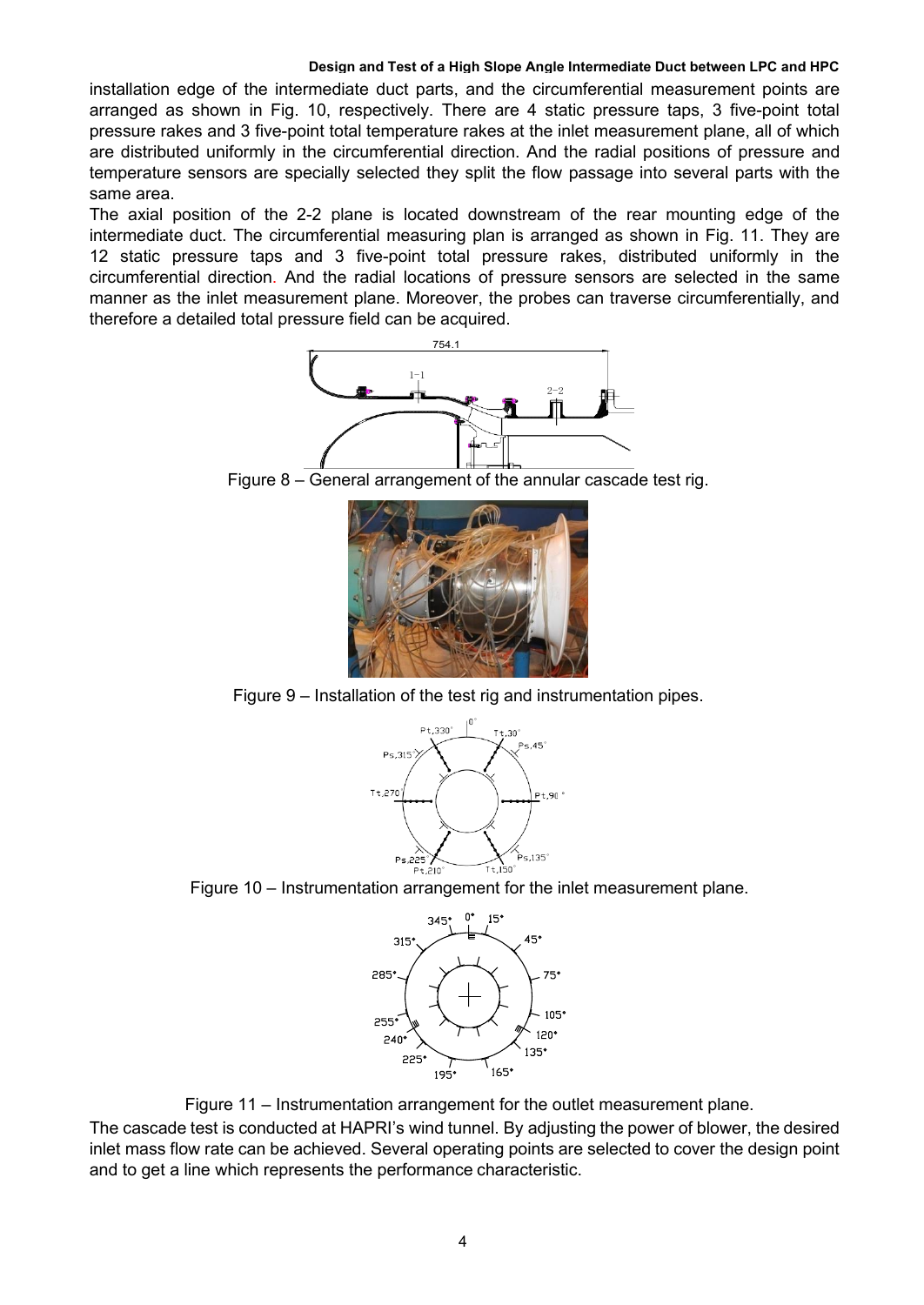Figure 12 displays the characteristics lines in terms of total pressure recovery coefficient versus the inlet mass flow rate, which are obtained from cascade experiment and 3D CFD calculation respectively. Although the test shows a lower recovery coefficient than that predicted by CFD calculation in the whole mass flow range, these two sets of data show a very good agreement in trend. And at the near-design point, the figure for experiment result is 0.3% lower, compared to the value provided by numerical computation.

Figure 13 shows the spanwise distribution for the total pressure recovery coefficient of the intermediate duct at near-design point. Both the experiment and CFD computation indicate that there is little pressure loss in region ranging from 30% to 70% span, namely the mainstream. And the data from test and numerical simulation are very close for this mainstream. When the span is under 30% or over 70%, the total pressure recovery coefficient starts to drop dramatically, showing that the pressure recovery is mainly limited by this near end-wall region. The total pressure and entropy contours in Fig. 6 and Fig. 7 suggest that the loss is mainly due to the end-wall boundary layer and corner secondary flow. The development of boundary layer is affected by the surface roughness,<br>and it is not fully simulated in this CFD calculation, which may contribute to part of the differences between the recovery coefficients from experiment and CFD calculation.



Figure 12 – Total pressure recovery coefficient - inlet mass flow rate characteristic.



Figure 13 – Spanwise distribution of the total pressure recovery coefficient at near design point.

### **5. Conclusions**

A high-slope-angle intermediate duct is designed through optimizing methods to connect the LPC and HPC, aiming at reducing the flow losses, and it is then tested in the wind tunnel to obtain the aerodynamic performance. The specific conclusions obtained are as follows:

(1) The total pressure recovery coefficient of the intermediate duct decreases as the flow rate increases, and the total pressure recovery coefficient at design point is 0.4% higher than the design target according to the test, verifying the performance.

(2) The lower recovery coefficients near hub and tip are mainly due to secondary flow at the corner between the struts and end-walls. Optimization of strut thickness profile and end-wall contouring would be the future development of the intermediate duct.

(3) In the three-dimensional calculation, the influence of surface roughness is not accounted for, leading the CFD calculation to predict a higher recovery coefficient than the cascade test does.